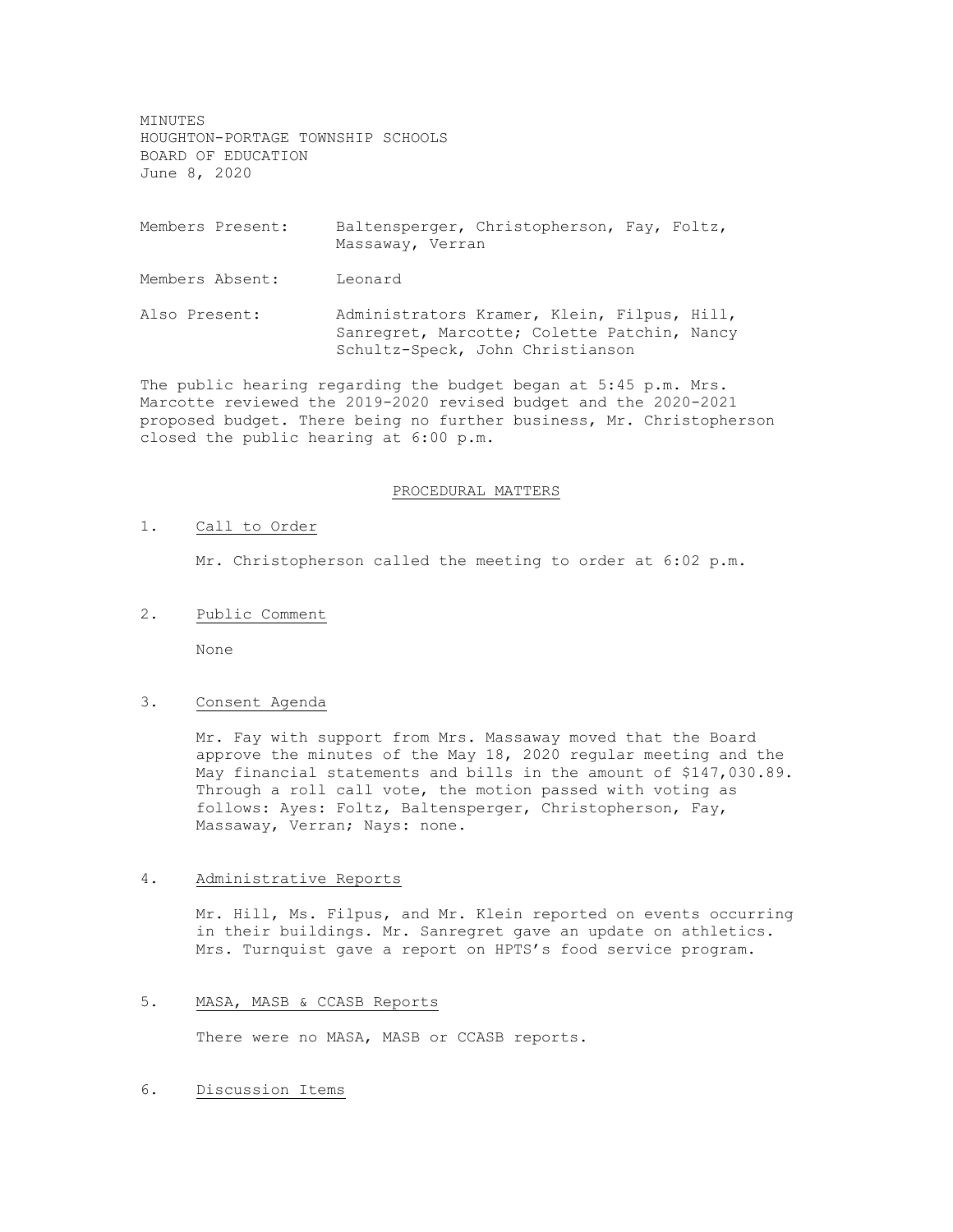- 1) 2020-2021 Breakfast and Lunch Prices Mrs. Turnquist presented how the breakfast and lunch prices should increase.
- 2) 2020-2021 HPTS Budget Mrs. Marcotte and Ms. Kramer led a discussion on the 2020-2021 budget.

## 7. Action Items

- 1) Resolution Certifying Millage to be Spread Mr. Foltz with support from Mrs. Verran moved that the Board approve a resolution to levy and collect taxes during the 2020-2021 school year, equivalent to 17.5845 operating mills and 9.64 mills for debt retirement. Through a roll call vote, the motion passed with voting as follows: Ayes: Foltz, Baltensperger, Christopherson, Fay, Massaway, Verran; Nays: none.
- 2) Resolution to Borrow for Operations Mr. Baltensperger with support from Mrs. Massaway moved that the Board approve a resolution to borrow \$1,200,000 for operational purposes for the fiscal year 2020-2021. Through a roll call vote, the motion passed with voting as follows: Ayes: Foltz, Baltensperger, Christopherson, Fay, Massaway, Verran; Nays: none.
- 3) Resolution to Amend the 2019-2020 Budget Mrs. Massaway with support from Mr. Fay moved that the Board approve a resolution to amend the 2019-2020 budget. Through a roll call vote, the motion passed with voting as follows: Ayes: Foltz, Baltensperger, Christopherson, Fay, Massaway, Verran; Nays: none.
- 4) Resolution to Approve the 2020-2021 Budget Mr. Baltensperger with support from Mrs. Massaway moved that the Board approve the 2020-2021 operating budget. Through a roll call vote, the motion passed with voting as follows: Ayes: Foltz, Baltensperger, Christopherson, Fay, Massaway, Verran; Nays: none.
- 5) Michigan High School Athletic Association ("MHSAA") Membership Resolution - Mr. Fay with support from Mrs. Verran moved that the Board approve a resolution to participate under the guidelines of MHSAA. Through a roll call vote, the motion passed with voting as follows: Ayes: Foltz, Baltensperger, Christopherson, Fay, Massaway, Verran; Nays: none.
- 6) Resolution to Increase Meal Prices Mr. Foltz with support from Mr. Baltensperger moved that the Board approve a resolution to increase breakfast and lunch prices by \$.25 per meal. Through a roll call vote, the motion passed with voting as follows: Ayes: Foltz, Baltensperger, Christopherson, Fay, Massaway, Verran; Nays: none.
- 7) Resolution to Lay Off Teacher Mr. Foltz with support from Mr. Baltensperger moved that the Board approve a resolution